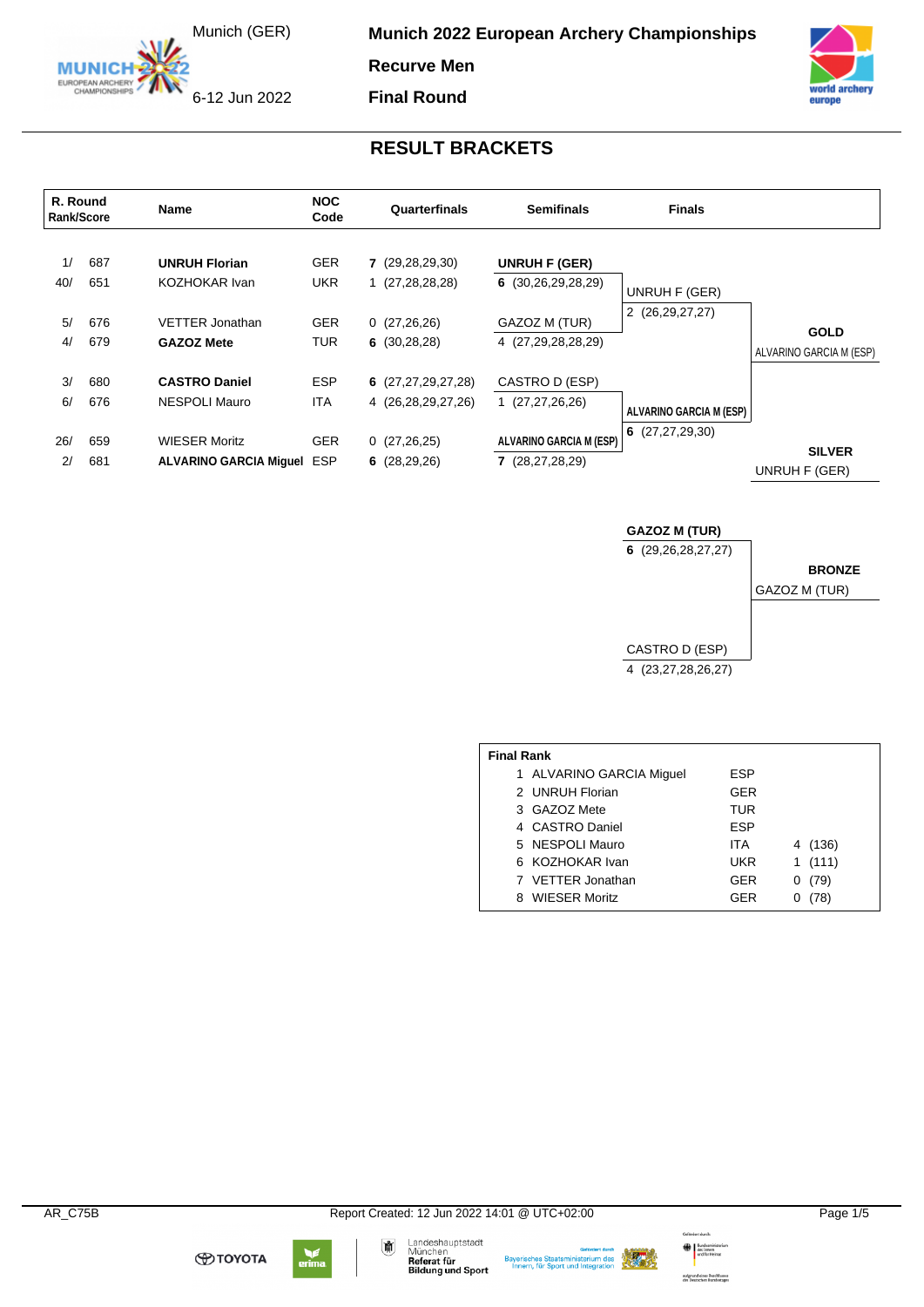Munich (GER)

**Munich 2022 European Archery Championships** 

**Recurve Men**

6-12 Jun 2022

**MUNICH** EUROPEAN ARCHERY

**Elimination Round**



### **RESULT BRACKETS**

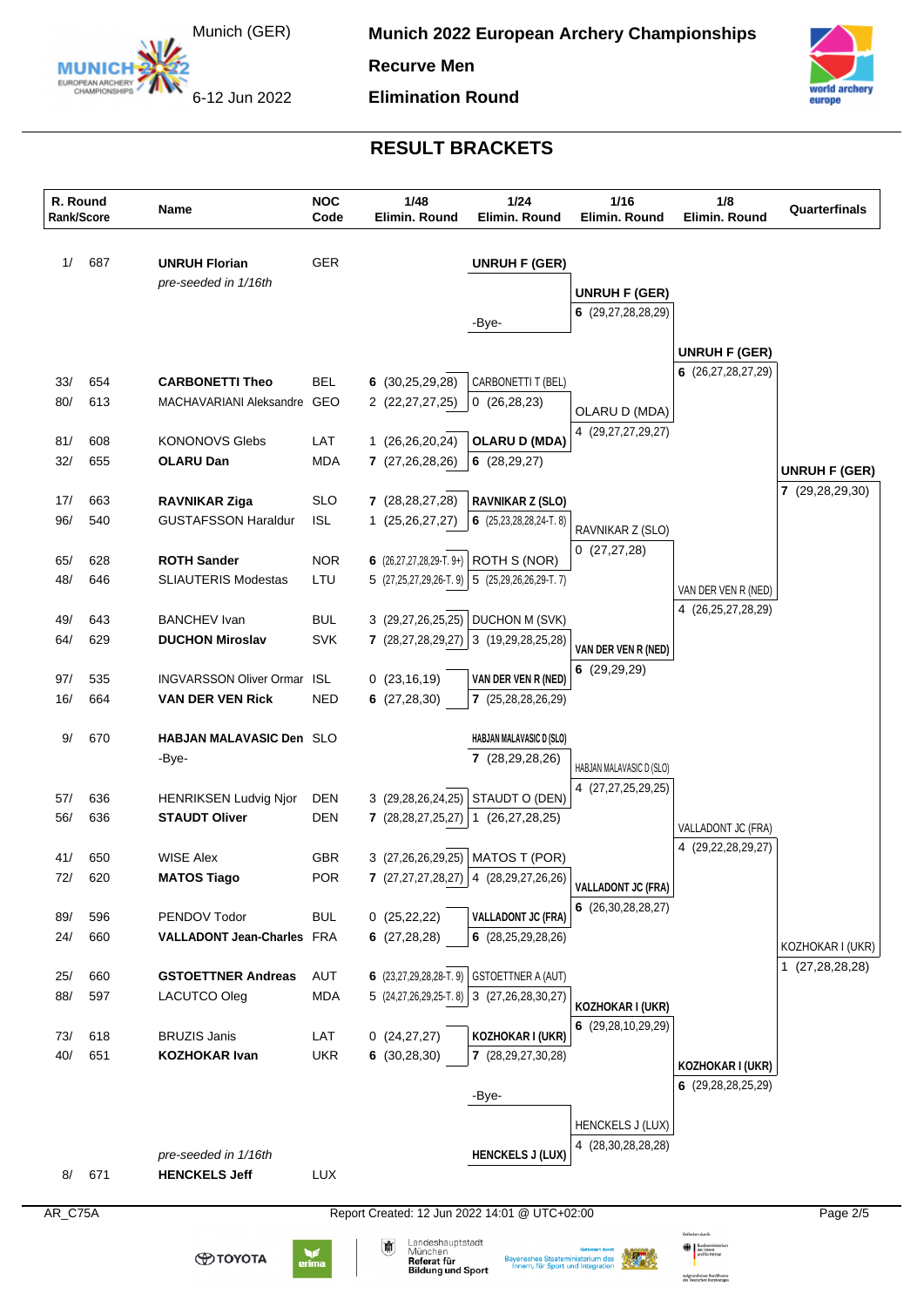

**Munich 2022 European Archery Championships** 

**Recurve Men**

6-12 Jun 2022

EUROPEAN ARCHERY

**Elimination Round**



# **RESULT BRACKETS**

| R. Round<br>Rank/Score |            | Name                                           | <b>NOC</b><br>Code | 1/48<br><b>Elimin, Round</b>                                 | 1/24<br>Elimin. Round                        | 1/16<br>Elimin. Round             | 1/8<br>Elimin. Round                       | Quarterfinals        |
|------------------------|------------|------------------------------------------------|--------------------|--------------------------------------------------------------|----------------------------------------------|-----------------------------------|--------------------------------------------|----------------------|
| 5/                     | 676        | <b>VETTER Jonathan</b><br>pre-seeded in 1/16th | GER                |                                                              | <b>VETTER J (GER)</b>                        | <b>VETTER J (GER)</b>             |                                            |                      |
|                        |            |                                                |                    |                                                              | -Bye-                                        | 6(29,30,27,29)                    |                                            |                      |
|                        |            |                                                |                    |                                                              |                                              |                                   |                                            |                      |
|                        |            |                                                |                    |                                                              |                                              |                                   | <b>VETTER J (GER)</b><br>6(28, 28, 29, 27) |                      |
| 37/<br>76/             | 653<br>618 | <b>REMAR Alen</b><br><b>BLAZE Davis</b>        | <b>CRO</b><br>LAT  | 6 $(30,27,28,26,26$ -T. 9)<br>$5(28, 27, 27, 27, 28 - T. 8)$ | <b>REMAR A (CRO)</b><br>4 (28,29,26,27,28)   |                                   |                                            |                      |
|                        |            |                                                |                    |                                                              |                                              | OVCHYNNIKOV A (UKR)               |                                            |                      |
| 85/                    | 602        | <b>SORICI Sergiu</b>                           | <b>MDA</b>         | 5 (27,27,28,26,29-T.7)                                       | <b>OVCHYNNIKOV A (UKR)</b>                   | 2 (28,28,28,27)                   |                                            |                      |
| 28/                    | 658        | <b>OVCHYNNIKOV Artem</b>                       | <b>UKR</b>         | 6 $(29,30,27,26,28$ -T. 10)                                  | 6 $(25,20,28,29,30)$                         |                                   |                                            | VETTER J (GER)       |
| 21/                    | 661        | <b>CARNEIRO Nuno</b>                           | <b>POR</b>         | 6(28, 28, 28)                                                | <b>CARNEIRO N (POR)</b>                      |                                   |                                            | 0(27,26,26)          |
| 92/                    | 587        | FORLANI Jacopo                                 | <b>SMR</b>         | 0(23,24,24)                                                  | 6(24,29,29)                                  |                                   |                                            |                      |
|                        |            |                                                |                    |                                                              |                                              | <b>CARNEIRO N (POR)</b>           |                                            |                      |
| 69/                    | 624        | <b>GONCALVES Luis</b>                          | <b>POR</b>         | 4 (28,25,28,26,23)                                           | FRENKEL N (ISR)                              | 6(28, 29, 18, 27)                 |                                            |                      |
| 44/                    | 647        | <b>FRENKEL Niv</b>                             | <b>ISR</b>         | 6(23,28,26,29,28)                                            | 0(22,26,24)                                  |                                   | CARNEIRO N (POR)                           |                      |
| 53/                    | 638        | PODKRAJŠEK Sergej                              | <b>SLO</b>         | 2 (22,25,27,24)                                              | <b>TERMER J (CZE)</b>                        |                                   | 2 (28,26,28,27)                            |                      |
| 60/                    | 634        | <b>TERMER Jaromir</b>                          | CZE                | 6(25,25,27,25)                                               | 6(25, 27, 29, 28)                            |                                   |                                            |                      |
|                        |            |                                                |                    |                                                              |                                              | TERMER J (CZE)<br>2 (25,25,29,24) |                                            |                      |
|                        |            | -Bye-                                          |                    |                                                              | HUNBIN O (UKR)                               |                                   |                                            |                      |
| 12/                    | 667        | <b>HUNBIN Oleksii</b>                          | <b>UKR</b>         |                                                              | 2 (29, 25, 27, 27)                           |                                   |                                            |                      |
| 13/                    | 666        | SJÖBERG Kaj                                    | <b>SWE</b>         |                                                              | SJÖBERG K (SWE)                              |                                   |                                            |                      |
|                        |            | -Bye-                                          |                    |                                                              | 6(27,28,28)                                  | SJÖBERG K (SWE)                   |                                            |                      |
|                        |            |                                                |                    |                                                              |                                              | 6(29, 28, 29)                     |                                            |                      |
| 61/<br>52/             | 633<br>638 | <b>SZAFRAN Marek</b><br><b>BAEK Eli</b>        | POL<br><b>DEN</b>  | 7(28,29,28,28,28)<br>3 (25,17,29,28,25)                      | SZAFRAN M (POL)<br>0(26,26,25)               |                                   |                                            |                      |
|                        |            |                                                |                    |                                                              |                                              |                                   | SJÖBERG K (SWE)                            |                      |
| 45/                    | 647        | <b>CERNI Lovro</b>                             | CRO                |                                                              | 3 (27,28,28,24,27) SCHWEIGHOFER J (AUT)      |                                   | 2 (27,29,28,28)                            |                      |
| 68/                    | 625        | <b>SCHWEIGHOFER Julian</b>                     | AUT                | 7 $(27,26,29,26,29)$ 2 $(27,27,25,23)$                       |                                              | <b>BROEKSMA G (NED)</b>           |                                            |                      |
|                        |            |                                                |                    |                                                              |                                              | 0(27, 27, 26)                     |                                            |                      |
| 93/<br>20/             | 572<br>662 | <b>VULIC Marko</b><br><b>BROEKSMA Gijs</b>     | SRB<br><b>NED</b>  | 0(25, 24, 24)<br>6(27,29,27)                                 | <b>BROEKSMA G (NED)</b><br>6(26, 29, 27, 28) |                                   |                                            |                      |
|                        |            |                                                |                    |                                                              |                                              |                                   |                                            | <b>GAZOZ M (TUR)</b> |
| 29/                    | 657        | <b>HUSTON Patrick</b>                          | GBR                | 6(27,30,29)                                                  | <b>HUSTON P (GBR)</b>                        |                                   |                                            | 6(30, 28, 28)        |
| 84/                    | 603        | <b>ADRIAENSEN Ben</b>                          | <b>BEL</b>         | 0(25,26,26)                                                  | 6 $(29, 29, 28)$                             | HUSTON P (GBR)                    |                                            |                      |
| 77/                    |            | <b>TSULUKIDZE Mirian</b>                       | GEO                | 1 (27,28,22,24)                                              | HALL T (GBR)                                 | 4 (28,28,28,29,27)                |                                            |                      |
| 36/                    | 616<br>653 | <b>HALL Tom</b>                                | GBR                | 7(28, 28, 26, 27)                                            | 0(28, 26, 27)                                |                                   |                                            |                      |
|                        |            |                                                |                    |                                                              |                                              |                                   | <b>GAZOZ M (TUR)</b>                       |                      |
|                        |            |                                                |                    |                                                              | -Bye-                                        |                                   | 6(28, 28, 30, 30)                          |                      |
|                        |            |                                                |                    |                                                              |                                              | <b>GAZOZ M (TUR)</b>              |                                            |                      |
|                        |            | pre-seeded in 1/16th                           |                    |                                                              | <b>GAZOZ M (TUR)</b>                         | 6(27,29,26,30,28)                 |                                            |                      |
| 4/                     | 679        | <b>GAZOZ Mete</b>                              | <b>TUR</b>         |                                                              |                                              |                                   |                                            |                      |
|                        |            |                                                |                    |                                                              |                                              |                                   |                                            |                      |
| AR_C75A                |            |                                                |                    | Report Created: 12 Jun 2022 14:01 @ UTC+02:00                |                                              |                                   |                                            | Page 3/5             |
|                        |            |                                                |                    | Landeshauptstadt<br><b>Sec.</b>                              |                                              |                                   |                                            |                      |

⊕тоүотд

Landesnaupistadt<br>München<br>**Referat für**<br>**Bildung und Sport** ⋓

Bayerisches Staatsministerium des<br>Innern, für Sport und Integration

aufgrund eines Beschlusses<br>des Deutschen Bundestages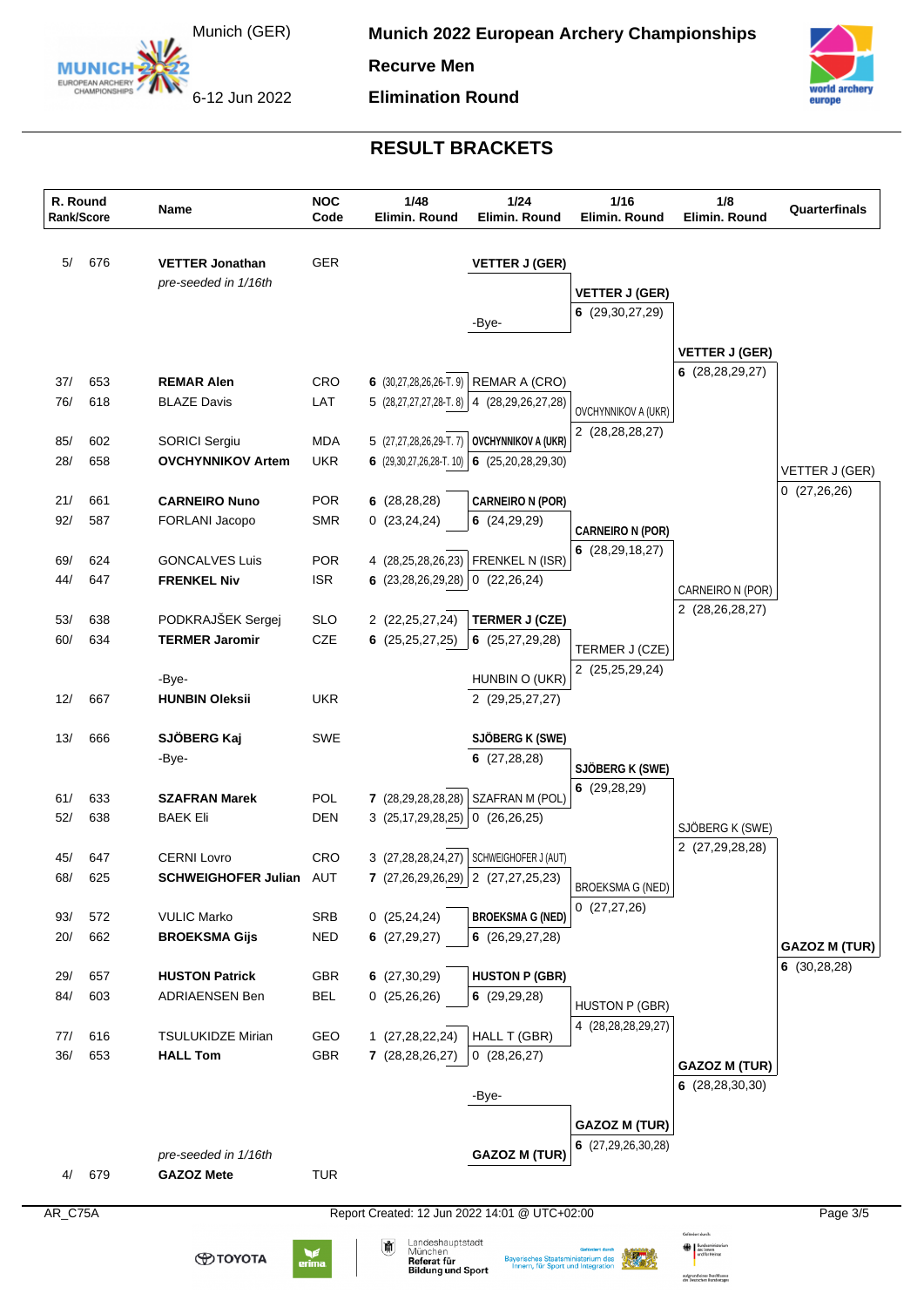Munich (GER)

**Munich 2022 European Archery Championships** 

**Recurve Men**

6-12 Jun 2022

EUROPEAN ARCHERY

**Elimination Round**



## **RESULT BRACKETS**

| R. Round<br>Rank/Score |     | Name                       | <b>NOC</b><br>Code | 1/48<br>Elimin, Round                                   | $1/24$<br>Elimin. Round                                                      | 1/16<br>Elimin. Round            | 1/8<br>Elimin. Round                                     | Quarterfinals            |
|------------------------|-----|----------------------------|--------------------|---------------------------------------------------------|------------------------------------------------------------------------------|----------------------------------|----------------------------------------------------------|--------------------------|
| 3/                     | 680 | <b>CASTRO Daniel</b>       | <b>ESP</b>         |                                                         | <b>CASTRO D (ESP)</b>                                                        |                                  |                                                          |                          |
|                        |     | pre-seeded in 1/16th       |                    |                                                         |                                                                              |                                  |                                                          |                          |
|                        |     |                            |                    |                                                         |                                                                              | <b>CASTRO D (ESP)</b>            |                                                          |                          |
|                        |     |                            |                    |                                                         | -Bye-                                                                        | 6 $(26, 26, 30, 28, 26 - T, 9+)$ |                                                          |                          |
|                        |     |                            |                    |                                                         |                                                                              |                                  | <b>CASTRO D (ESP)</b>                                    |                          |
|                        |     |                            |                    |                                                         |                                                                              |                                  | 7 (30,28,29,27,29)                                       |                          |
| 35/                    | 653 | <b>DUCHON Juraj</b>        | <b>SVK</b>         | 7(25,27,30,27,26)                                       | <b>DUCHON J (SVK)</b>                                                        |                                  |                                                          |                          |
| 78/                    | 614 | <b>TAYLOR Adam</b>         | <b>IRL</b>         | 3(26,27,26,25,23)                                       | 6(28, 28, 27)                                                                | DUCHON J (SVK)                   |                                                          |                          |
| 83/                    | 605 | BAGDANAVICIUS Dovydas LTU  |                    | 0(26, 23, 24)                                           | <b>TEKONIEMI A (FIN)</b>                                                     | 5 (26,28,25,26,28-T. 9)          |                                                          |                          |
| 30/                    | 657 | <b>TEKONIEMI Antti</b>     | <b>FIN</b>         | 6(27,28,28)                                             | 0(26,26,26)                                                                  |                                  |                                                          |                          |
|                        |     |                            |                    |                                                         |                                                                              |                                  |                                                          | <b>CASTRO D (ESP)</b>    |
| 19/                    | 662 | <b>CHABIN Keziah</b>       | SUI                | 6(28, 26, 29, 29)                                       | <b>CHABIN K (SUI)</b>                                                        |                                  |                                                          | 6 $(27, 27, 29, 27, 28)$ |
| 94/                    | 564 | <b>KASETA Ramunas</b>      | LTU                | 2 (21,27,26,25)                                         | 6(29, 26, 28, 29)                                                            |                                  |                                                          |                          |
|                        |     |                            |                    |                                                         |                                                                              | <b>CHABIN K (SUI)</b>            |                                                          |                          |
| 67/                    | 626 | PKHAKADZE Lasha            | GEO                | 0(27,24,25)                                             | <b>VIKSTROM A (FIN)</b>                                                      | 7(28, 28, 29, 27)                |                                                          |                          |
| 46/                    | 646 | <b>VIKSTROM Antti</b>      | <b>FIN</b>         | 6 $(28, 27, 29)$                                        | 2 (27,29,27,28)                                                              |                                  | CHABIN K (SUI)                                           |                          |
|                        |     |                            |                    |                                                         |                                                                              |                                  | 3 (25, 29, 27, 27, 27)                                   |                          |
| 51/                    | 641 | <b>HLAHULEK Michal</b>     | CZE                | 6(28, 29, 25)                                           | HLAHULEK M (CZE)                                                             |                                  |                                                          |                          |
| 62/                    | 633 | <b>ROZINER Eyal</b>        | <b>ISR</b>         | 0(27, 27, 24)                                           | 4 (26,25,25,30,27)                                                           | TIMPU M (ROU)                    |                                                          |                          |
|                        |     |                            |                    |                                                         |                                                                              | 1 (27,27,29,26)                  |                                                          |                          |
|                        |     | -Bye-                      |                    |                                                         | TIMPU M (ROU)                                                                |                                  |                                                          |                          |
| 14/                    | 665 | <b>TIMPU Mario</b>         | ROU                |                                                         | 6(26, 28, 29, 26, 27)                                                        |                                  |                                                          |                          |
| 11/                    | 669 | <b>DE SMEDT Jarno</b>      | <b>BEL</b>         |                                                         | DE SMEDT J (BEL)                                                             |                                  |                                                          |                          |
|                        |     | -Bye-                      |                    |                                                         | 6 (30,29,26,27,30)                                                           |                                  |                                                          |                          |
|                        |     |                            |                    |                                                         |                                                                              | DE SMEDT J (BEL)                 |                                                          |                          |
| 59/                    | 635 | <b>PANAGI Constantinos</b> | <b>CYP</b>         | 4 (26,30,25,24,25)                                      | <b>MARAS EG (TUR)</b>                                                        | 7 (28,28,28,27,28)               |                                                          |                          |
| 54/                    | 638 | <b>MARAS Efe Gürkan</b>    | <b>TUR</b>         | 6(25,26,29,27,27)                                       | 4 (28,29,28,27,26)                                                           |                                  |                                                          |                          |
|                        |     |                            |                    |                                                         |                                                                              |                                  | DE SMEDT J (BEL)<br>5 (27,27,28,29,29-T.8)               |                          |
| 43/                    | 647 | <b>SHANNY Itay</b>         | <b>ISR</b>         | 7(29,27,28,28,27)                                       | SHANNY I (ISR)                                                               |                                  |                                                          |                          |
| 70/                    | 623 | DVORANI Edi                | KOS                | $3(29,27,26,28,25)$ 0 $(26,27,27)$                      |                                                                              | FABER F (SUI)                    |                                                          |                          |
|                        |     |                            |                    |                                                         |                                                                              | 3 (27,25,28,28,26)               |                                                          |                          |
| 91/                    | 590 | <b>ASLLANI Hazir</b>       | KOS                | 0(27,24,21)                                             | <b>FABER F (SUI)</b>                                                         |                                  |                                                          |                          |
| 22/                    | 661 | <b>FABER Florian</b>       | SUI                | 6(29,26,28)                                             | 6(28, 28, 28)                                                                |                                  |                                                          | NESPOLI M (ITA)          |
| 27/                    | 658 | <b>KLEIN Pit</b>           | LUX                | 6 $(26, 27, 24, 25, 28)$                                | KLEIN P (LUX)                                                                |                                  |                                                          | 4 (26,28,29,27,26)       |
| 86/                    | 602 | <b>TODOROV Blagoy</b>      | <b>BUL</b>         | 4 (27,22,22,27,23)                                      | 3 (27, 29, 23, 23, 25)                                                       |                                  |                                                          |                          |
|                        |     |                            |                    |                                                         |                                                                              | LI A (CZE)                       |                                                          |                          |
| 75/                    | 618 | <b>GLLAREVA Valmir</b>     | <b>KOS</b>         | 0(25,23,26)                                             | LI A (CZE)                                                                   | 4 (28,27,29,26,27)               |                                                          |                          |
| 38/                    | 653 | LI Adam                    | CZE                | 6(29, 24, 27)                                           | 7 (27,26,26,25,26)                                                           |                                  |                                                          |                          |
|                        |     |                            |                    |                                                         |                                                                              |                                  | <b>NESPOLI M (ITA)</b>                                   |                          |
|                        |     |                            |                    |                                                         | -Bye-                                                                        |                                  | 6 (29,27,28,29,26-T. 10)                                 |                          |
|                        |     |                            |                    |                                                         |                                                                              | <b>NESPOLI M (ITA)</b>           |                                                          |                          |
|                        |     |                            |                    |                                                         |                                                                              | 6 $(27, 28, 27, 30, 29)$         |                                                          |                          |
|                        |     | pre-seeded in 1/16th       |                    |                                                         | <b>NESPOLI M (ITA)</b>                                                       |                                  |                                                          |                          |
| 6/                     | 676 | <b>NESPOLI Mauro</b>       | <b>ITA</b>         |                                                         |                                                                              |                                  |                                                          |                          |
| AR_C75A                |     |                            |                    |                                                         | Report Created: 12 Jun 2022 14:01 @ UTC+02:00                                |                                  |                                                          | Page 4/5                 |
|                        |     |                            |                    | Landeshauptstadt                                        |                                                                              |                                  | Gefördert durch:                                         |                          |
|                        |     | <b>O TOYOTA</b>            | W<br>erima         | 咖<br>München<br>Referat für<br><b>Bildung und Sport</b> | <b>Bayerisches Staatsministerium des</b><br>nnern, für Sport und Integration |                                  | des Innem<br>und für Heimat<br>autgrund eines Beschlusse |                          |

aufgrund eines Beschlusses<br>des Deutschen Bundestages